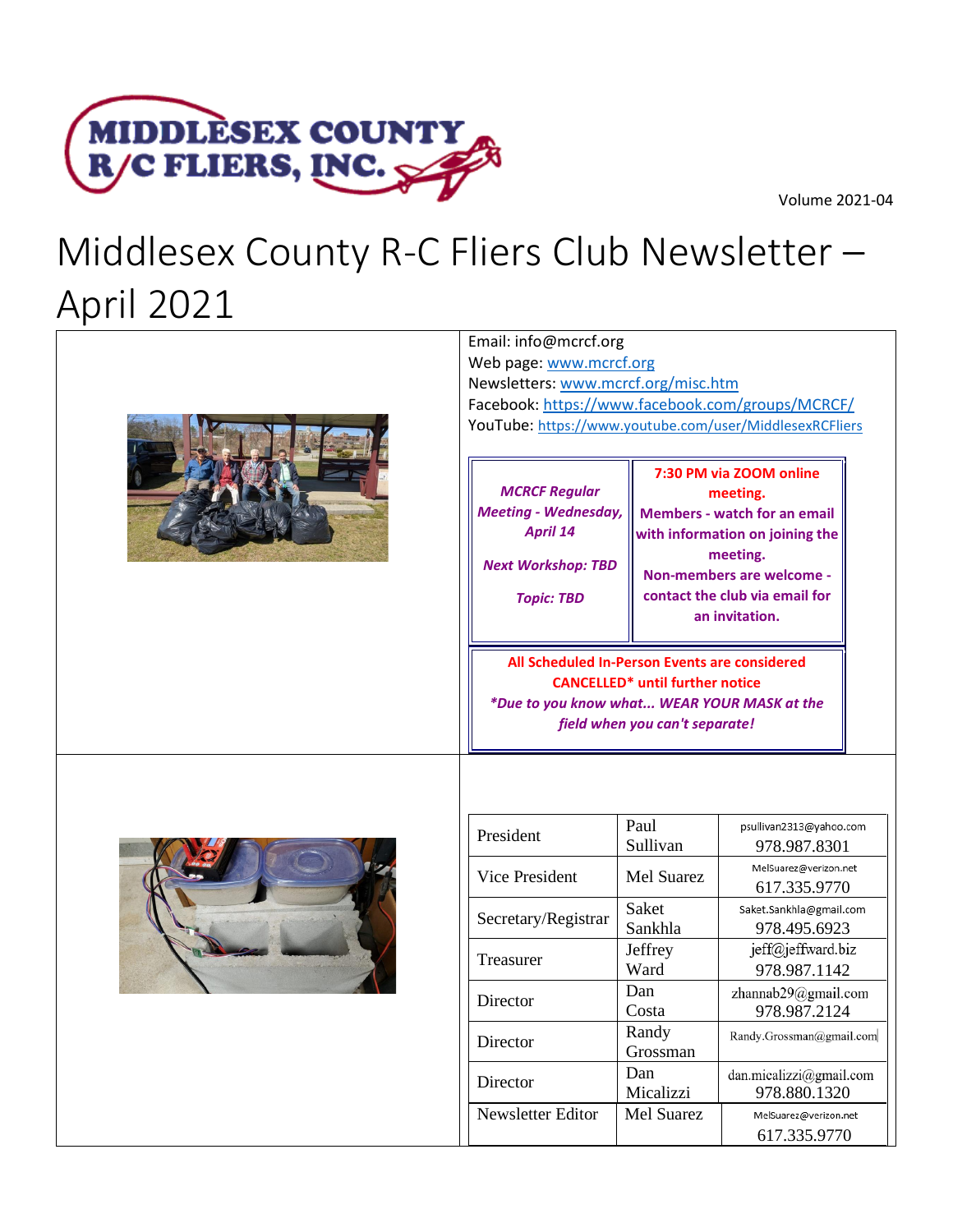# 1 CONTENTS

| $\overline{2}$ |                                        |                                                                                                |
|----------------|----------------------------------------|------------------------------------------------------------------------------------------------|
| 2.1            |                                        |                                                                                                |
| 2.2            |                                        |                                                                                                |
| 3              |                                        |                                                                                                |
|                |                                        |                                                                                                |
| $\overline{4}$ |                                        |                                                                                                |
| 4.1            |                                        |                                                                                                |
| 4.2            |                                        |                                                                                                |
| 5              |                                        |                                                                                                |
| 5.1            |                                        |                                                                                                |
| 5.2            |                                        |                                                                                                |
| 5.3            |                                        |                                                                                                |
| 5.4            |                                        |                                                                                                |
| 6              |                                        |                                                                                                |
| 6.1            |                                        |                                                                                                |
| $\overline{7}$ |                                        |                                                                                                |
|                |                                        |                                                                                                |
|                |                                        |                                                                                                |
|                |                                        |                                                                                                |
|                |                                        |                                                                                                |
|                |                                        |                                                                                                |
|                |                                        |                                                                                                |
|                |                                        |                                                                                                |
| 8.7            |                                        |                                                                                                |
| 8.8            |                                        |                                                                                                |
| 8.9            |                                        |                                                                                                |
| 8.10           |                                        |                                                                                                |
| 8              | 8.1<br>8.2<br>8.3<br>8.4<br>8.5<br>8.6 | Trash Day - by Jeff Ward<br>From The Hangar<br>From the Editor - by Mel Suarez<br>Random Stuff |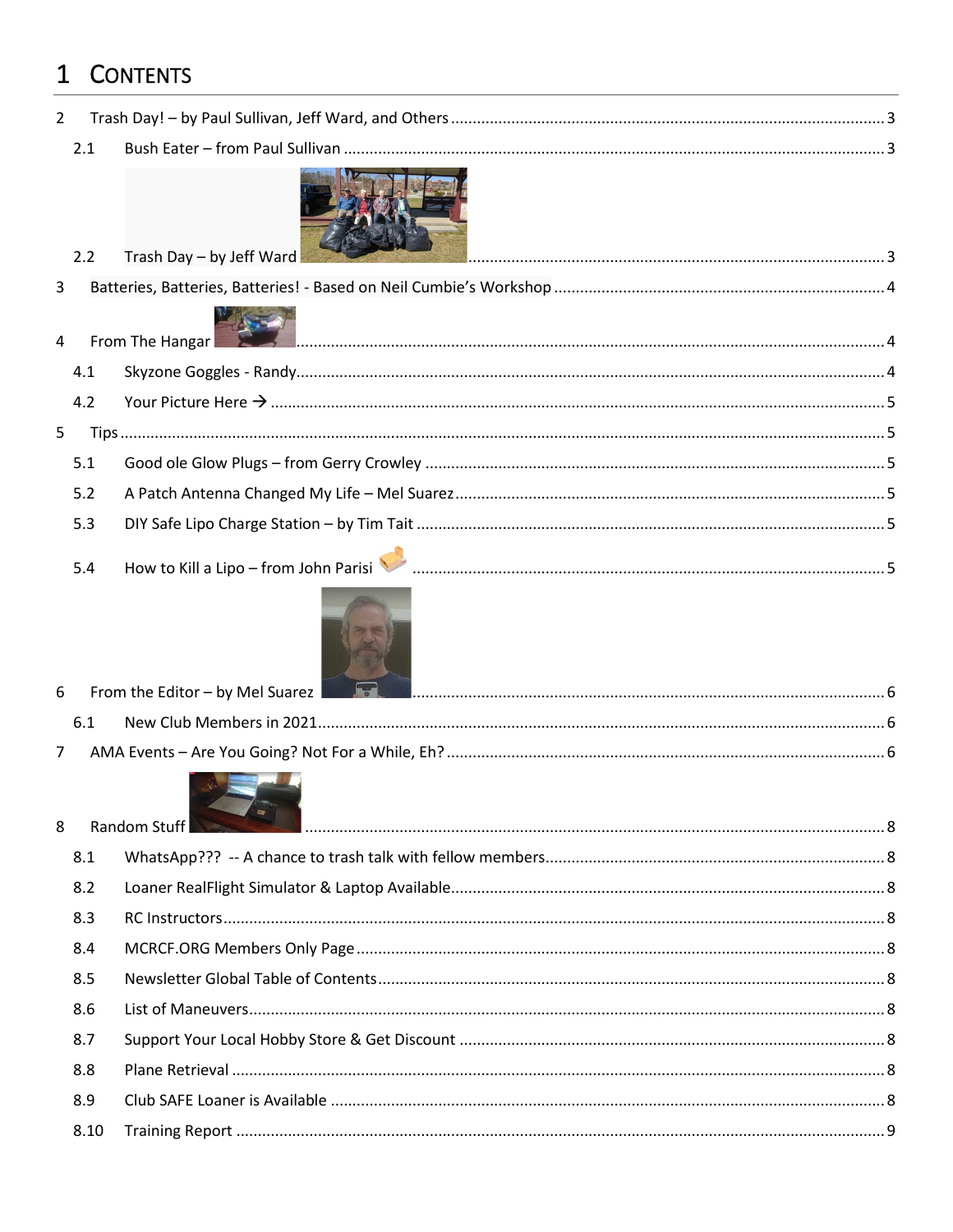### <span id="page-2-1"></span><span id="page-2-0"></span>2.1 BUSH EATER – FROM PAUL SULLIVAN

Paul Sullivan writes "Thank you Gary for a job well done! We're looking good at MCRCF!!!" (Pictures courtesy of Paul Sullivan). Paul hired Gary to bring his bush-eating machine by and get rid of the sumac surrounding the field.





### <span id="page-2-2"></span>2.2 TRASH DAY – BY JEFF WARD

We picked up a bunch of trash from the upper park yesterday morning. Many thanks to all who helped! Dan, Ray, Jerry, and Paul (pictured here), Jeff (taking the picture), Roy, and at least one other who came and left before this [picture] was taken. Who did I miss? (picture courtesy of Jeff Ward)



We really lucked out with the weather. It was perfect for rooting around in the briars!

Paul Sullivan: Because of having all the sumac cut, we were able to venture deep, and clear out places that were impossible to reach before. Still, we all collected our fair share of thorns.  $\textcircled{a}$ 

Jeff Ward: Speaking of  $\mathcal{G}$ , I just found a tick burrowed into my abdomen. Going to urgent care to see if they can get the rest of it out, and maybe do pre-emptive antibiotics. Give yourselves a thorough check!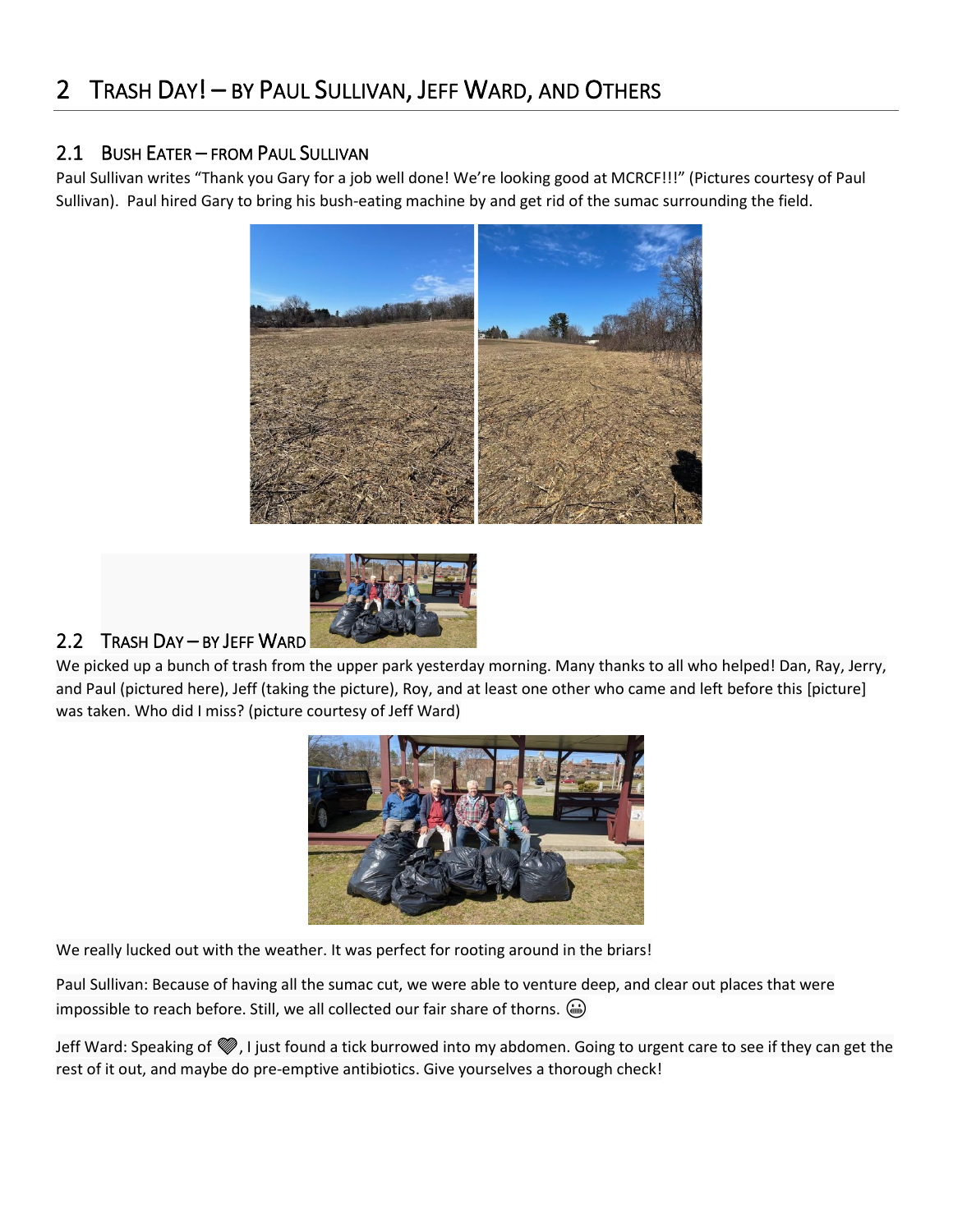## <span id="page-3-0"></span>3 BATTERIES, BATTERIES, BATTERIES! - BASED ON NEIL CUMBIE'S WORKSHOP

Nominal voltage for Lithium Polymer batteries – known as LiPo – is 3.7 to 4.2. Less than 3.9 is good for long term storage (but not below 3.7)

Every battery can charge at 1C. Most can charge at 2C. Neil (and Stephen Faust) always charges at 2C.

1C means that if the battery has a 1200 mah (milli-ampere hour) capacity, you charge at at 1.2 amps for 1C, or 2.4 amps for 2C. the actual capacity of the battery is truly measured in watt-hours. So a 1200 mah 6s holds 1.2 amps x 4v x 6 s = 28.8 watt-hours IF it could be fully discharged. (Editor's note: the reason they call them 1200 mah is so the user can easily figure out the charge rate in amps for 1C or 2C.)

Neil flies his planes with 2 6s batteries – where "s" stands for a cell. He uses parallel charging cables from Progressive RC that allows him to charge 2 6s batteries at a time from one charge port. However, the batteries should be similar and have almost identical voltage per cell. The cable has a fuse on both negative and positive leads.

He places white Velcro on one set of batteries, and black Velcro on the other set that he flies in his rather large aerobatic planes.

With his setup, he can charge 4 6s batteries in 40 minutes.

He recommends going with a charge port tower that allows charging.

In the winter months, when not flying, he takes his batteries down to storage levels, i.e. 3.7V.

Because his batteries are rather large, he bought a fairly powerful power supply that delivers 24 volts at 47 amps, or 1128 watts.

<span id="page-3-2"></span><span id="page-3-1"></span>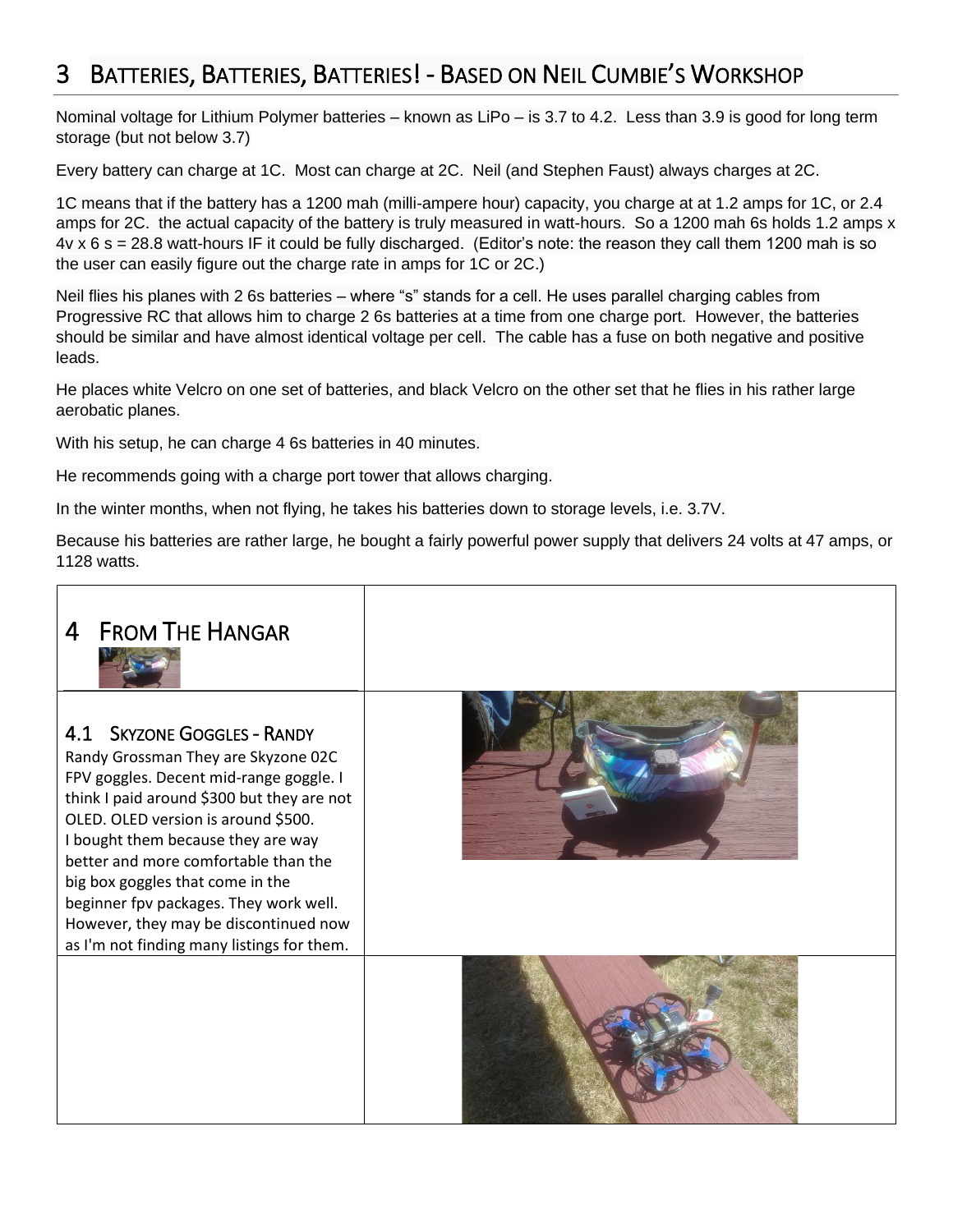### <span id="page-4-0"></span>4.2 YOUR PICTURE HERE  $\rightarrow$

### <span id="page-4-1"></span>5 TIPS

…

### <span id="page-4-2"></span>5.1 GOOD OLE GLOW PLUGS – FROM GERRY CROWLEY

Was with Gerry Crowley yesterday at the field. He was firing up a new LT40. The engine was cutting out the minute he would take the battery off the glow plug. "Must be the glow plug," he mused. Sure enough. New glow plug and voila! Perfect.

### <span id="page-4-3"></span>5.2 A PATCH ANTENNA CHANGED MY LIFE – MEL SUAREZ

Was getting terrible reception on my FPV goggles with two omni directional, lolypop antennae. Finally ordered and installed a patch antenna. Wow! Night and day. Reception is solid. Great peace of mind when buzzing the field or going high or further away than before with my Vortex 150 mini racing drone.

### <span id="page-4-4"></span>5.3 DIY SAFE LIPO CHARGE STATION – BY TIM TAIT



"I put the cells inside cinderblock on top of a paving stone. I put a plastic bin full of sand on top, the idea being that fire would cause the sand to dump into the cinderblock. The cinderblock also keeps groups of packs separate to limit chain reactions."

### <span id="page-4-5"></span>5.4 HOW TO KILL A LIPO – FROM JOHN PARISI

For \$5 and then some adapters, everyone should buy this lipo killer. Any bad pack, discharge it, then cut leads, and



<https://www.getfpv.com/lipo-killer-0v-battery-discharger.html>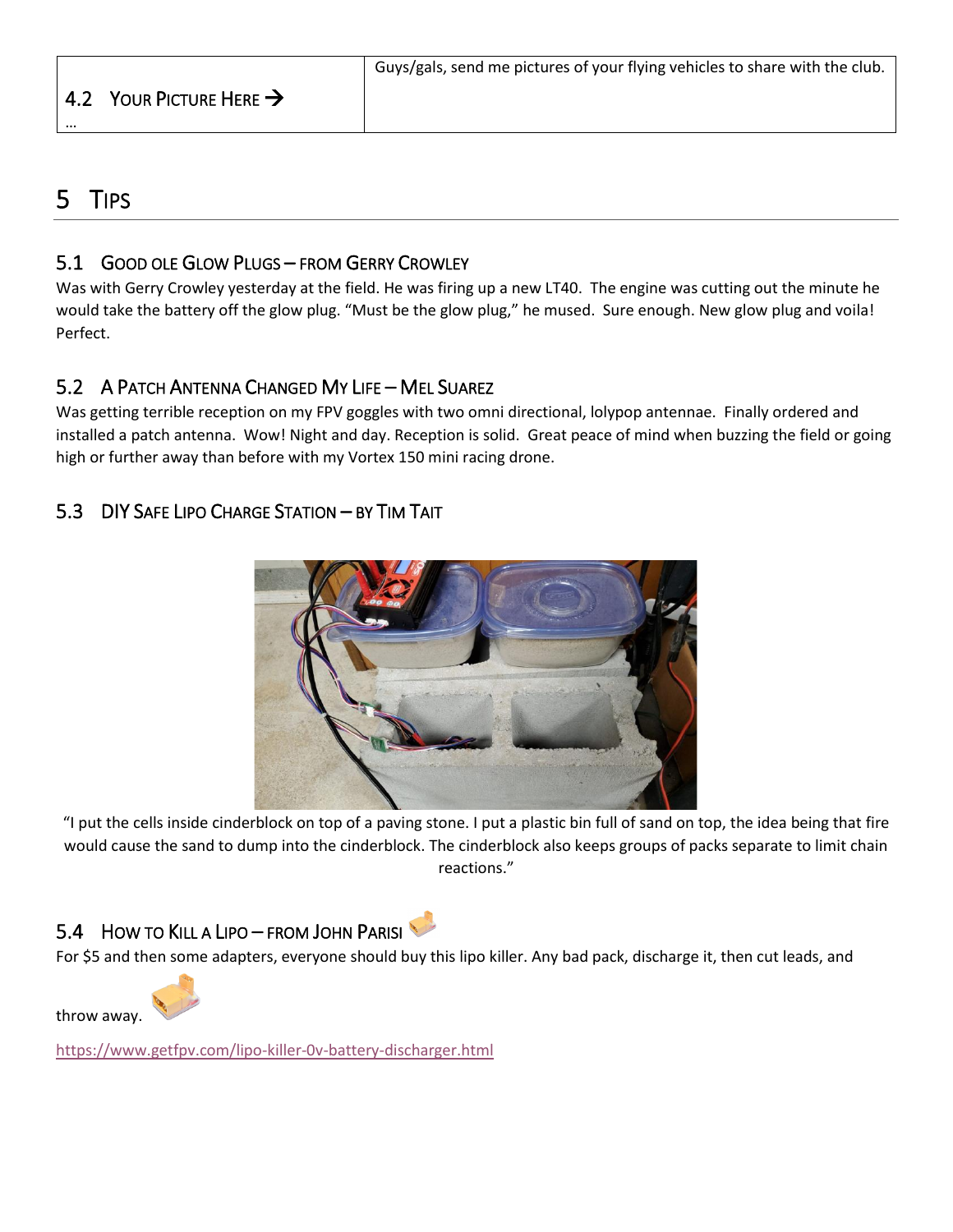

# <span id="page-5-0"></span>6 FROM THE EDITOR – BY MEL SUAREZ

### <span id="page-5-1"></span>6.1 NEW CLUB MEMBERS IN 2021

Please welcome our new Club members:

- Stephen Marone drone testing team
- Eli Wiel drone testing team
- Monika Coutu via Stephen Faust
- Muhammad Sami has been in training with Tony & Ray.
- Dorothy "Dotty" Schuster (actually Dotty was a member in 2020, just had not been added to the Google Contacts. Sorry about that Dorothy.)

Welcome all!

# <span id="page-5-2"></span>7 AMA EVENTS – ARE YOU GOING? NOT FOR A WHILE, EH?

From the Event Finder a[t https://www.modelaircraft.org/](https://www.modelaircraft.org/) for **District 1, 4/1/2021 – 6/30/2021**

Not a lot going on. Nothing in District 1, that is why I also pulled up District 2.

| APRIL17                                               |
|-------------------------------------------------------|
| <b>STEALTH SOUADRON 2021 EARLY SPRING CONTEST</b>     |
| <b>CLASS A</b>                                        |
| <b>Contact: STEPHEN EVANS</b>                         |
| <b>Location:</b> 222 Lions Mouth Rd Amesbury MA 01913 |
| <b>Visit Website</b>                                  |
| <b>MAY15 - 16</b>                                     |
| <b>SPRING CHAMPIONSHIPS</b>                           |
| CLASS <sub>A</sub>                                    |
| <b>Contact: NEIL SIMPSON</b>                          |
| <b>Location:</b> 260 Pembroke St Kingston MA 02364    |
| <b>MAY22 - 23</b>                                     |
| <b>RISC RED ROOSTER F51</b>                           |
| <b>CLASS A</b>                                        |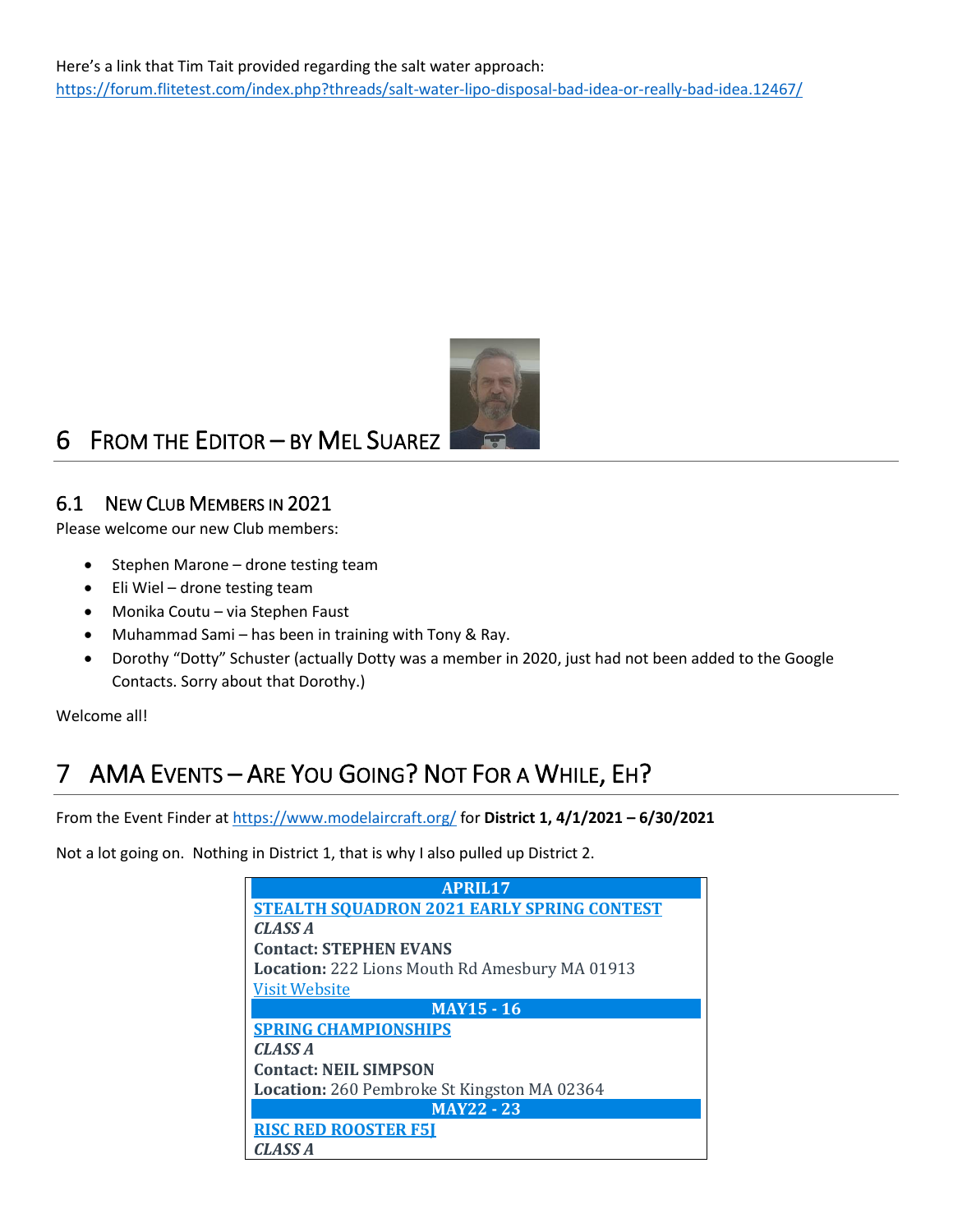| <b>Contact: MAARTEN BROESS</b>                         |
|--------------------------------------------------------|
| Location: 631 Usquepaugh Road South Kingstown RI 02892 |
| <b>Visit Website</b>                                   |
| <b>JUNE5 - 6</b>                                       |
| <b>GRANITE STATE 2021 IMAC</b>                         |
| <b>CLASS AA</b>                                        |
| <b>Contact: JAMES CYR</b>                              |
| <b>Location: 58 Locke Rd Concord NH 03301</b>          |
| <b>Visit Website</b>                                   |
| <b>IUNE12 - 13</b>                                     |
| <b>2021 WARBIRDS OVER ELLINGTON</b>                    |
| CLASSA                                                 |
| <b>Contact: DENNIS THIBODEAU</b>                       |
| Location: 190 Green Rd Ellington CT 06029              |
| <b>Visit Website</b>                                   |
| <b>JUNE12 - 13</b>                                     |
| <b>MEMORIAL FUN FLY</b>                                |
| CLASSC                                                 |
| <b>Contact: MICHAEL DEFRANZO</b>                       |
| <b>Location: 479 Norwich Rd Salem CT 06420</b>         |
| <b>Visit Website</b>                                   |
| <b>JUNE16 - 20</b>                                     |
| <b>2021 PLUM ISLAND JET RALLY</b>                      |
| <b>CLASS C - RESTRICTED</b>                            |
| <b>Contact: ROBERT RADFORD</b>                         |
| Location: 19 Plum Island Turnpike Newbury MA 01951     |
|                                                        |
|                                                        |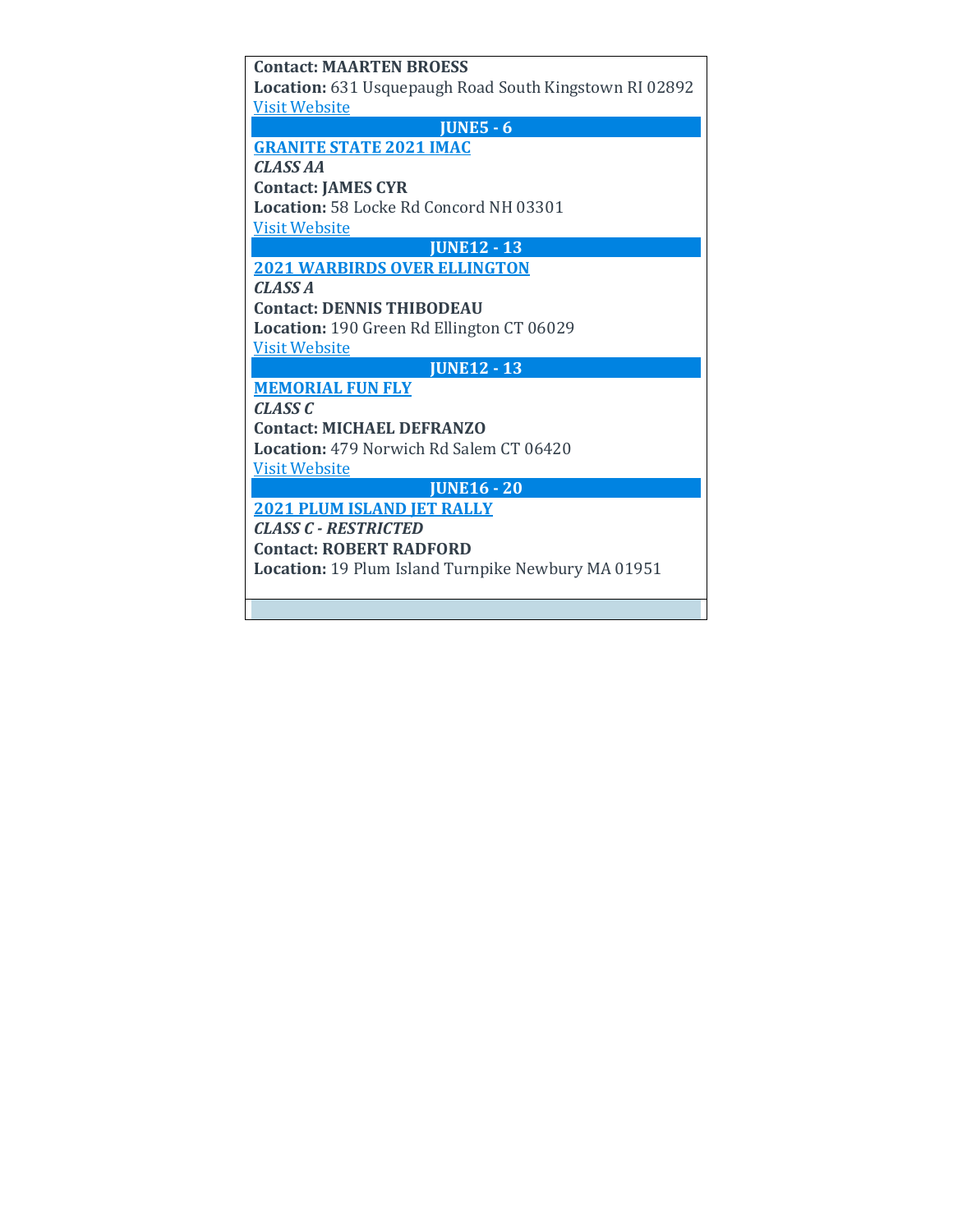<span id="page-7-0"></span>

<span id="page-7-1"></span>8.1 WHATSAPP??? -- A CHANCE TO TRASH TALK WITH FELLOW **MEMBERS** 



How to get onto WhatsApp? • Install WhatsApp on your phone

- Send your phone number to someone you know is on the MCRCF WhatsApp group (almost everyone is an admin) – e.g. any officer
- That admin adds your name/phone to their contacts on their phone
- Via WhatsApp, that admin sends you a link to the MCRCF WhatsApp group
- You click on the link and you will be in. You won't see old threads, just new ones after joining.
- Be sure to introduce yourself when you join.<br>
Alfredo, Bob, Carl, Dan, Dan de, Dany, Don, Gerald, James, Jeff, John, Long, Mack, Neil, Paul, Randy, Ray, Rohan, Saket, Sharad, Stephen, Tony, Yaz, +1 (413) 687-8619, +1 (617) •

#### <span id="page-7-3"></span>8.3 RC INSTRUCTORS

List of available instructors. Please note: this list is a work in progress. Some instructors may be listed below, however their schedules may preclude instruction at a given time. Contact Info will be added in the future but can be found in the Current Membership List.

| <b>Instructor</b>                       | <b>Contact Info</b>                                              |
|-----------------------------------------|------------------------------------------------------------------|
| Ray Capobianco                          | 617.697.4514                                                     |
| Gerry Crowley                           | 978.857.1408                                                     |
| <b>Tony DiPersio</b>                    | 978.430.2800                                                     |
| Jeff Ward                               | 978.987.1142                                                     |
| John (Yaz) Yassemedis                   | 603.321.8442                                                     |
| Stephen Faust - incl. FPV racing drones | 978.925.9810                                                     |
| Neil Cumbie - 3D and XA (new)           | 678.358.7006                                                     |
| Jim Orsborn (Horizon Hobby Coach)       | https://www.horizonhobby.com<br>/flight-school-find-a-coach.html |

You want to buy a charger, say. And you know there was an amazing piece on it in one of the newsletters. But you which one??? We have a global table of contents listing some of the major articles. (Work in progress) [https://docs.google.com/spreadsheets/d/1ZAbMnamPicIwd50E3XxQ2JhXYE](https://docs.google.com/spreadsheets/d/1ZAbMnamPicIwd50E3XxQ2JhXYEQAZfkB3R0qvxZOiuo/edit?usp=sharing)

<span id="page-7-7"></span>8.7 SUPPORT YOUR LOCAL HOBBY STORE & GET DISCOUNT This is one great hobby store and the owner, Bill Horton, has agreed to provide our Club with a discount. Show a current MCRCF membership card

#### <span id="page-7-2"></span>8.2 LOANER REALFLIGHT SIMULATOR & LAPTOP AVAILABLE

If you're a new pilot or an instructor and would like to take advantage of our loaner laptop/simulator, contact Jeff Ward (see Page 1). Picture below.



It now runs RealFlight 9.5.

#### <span id="page-7-4"></span>8.4 MCRCF.ORG MEMBERS ONLY PAGE

Contains our Membership List, RealFlight files that mimic our field, and other info. Go to mcrcf.org and click on the "Members Only" link. You will need ID & password from a club member to get in.



**Annual Financial Summary Reports in Acrobat PDF format** Current Membership List and contact information in Acrobat PDF format MCRCF RealFlight Files for download and use with RealFlight simulator. MCRCF YouTube Channel info and login in Acrobat PDF format

### <span id="page-7-6"></span>8.6 LIST OF MANEUVERS

Tired of flying the same patterns all the time? Check out 100 maneuvers and some links on how to do (some of) them: [https://drive.google.com/file/d/1O0eF2NAFN7SgUS0sO](https://drive.google.com/file/d/1O0eF2NAFN7SgUS0sOMc5hXOCtJBdJeM0/view?usp=sharing)

### [Mc5hXOCtJBdJeM0/view?usp=sharing](https://drive.google.com/file/d/1O0eF2NAFN7SgUS0sOMc5hXOCtJBdJeM0/view?usp=sharing)

<span id="page-7-8"></span>8.8 PLANE RETRIEVAL Call Paul Sullivan – his friend, Mike, charges ~\$50 to retrieve a plane…depending on the complexity of the rescue! Also, several members have camera drones and can help with a search & rescue efforts.

Carl ("Mack") McKenzie - 978 208-7969



### <span id="page-7-9"></span>8.9 CLUB SAFE LOANER IS AVAILABLE

and receive a 5% discount for any purchase over \$25.

<span id="page-7-5"></span>8.5 NEWSLETTER GLOBAL TABLE OF CONTENTS

[QAZfkB3R0qvxZOiuo/edit?usp=sharing](https://docs.google.com/spreadsheets/d/1ZAbMnamPicIwd50E3XxQ2JhXYEQAZfkB3R0qvxZOiuo/edit?usp=sharing)

The AeroScout is ready for use in exposing people to flight. Contact Jeff Ward to reserve it. It comes with 1 22mah battery and transmitter.



The aircraft is kept in Jeff's workshop with a combo key enclosure.